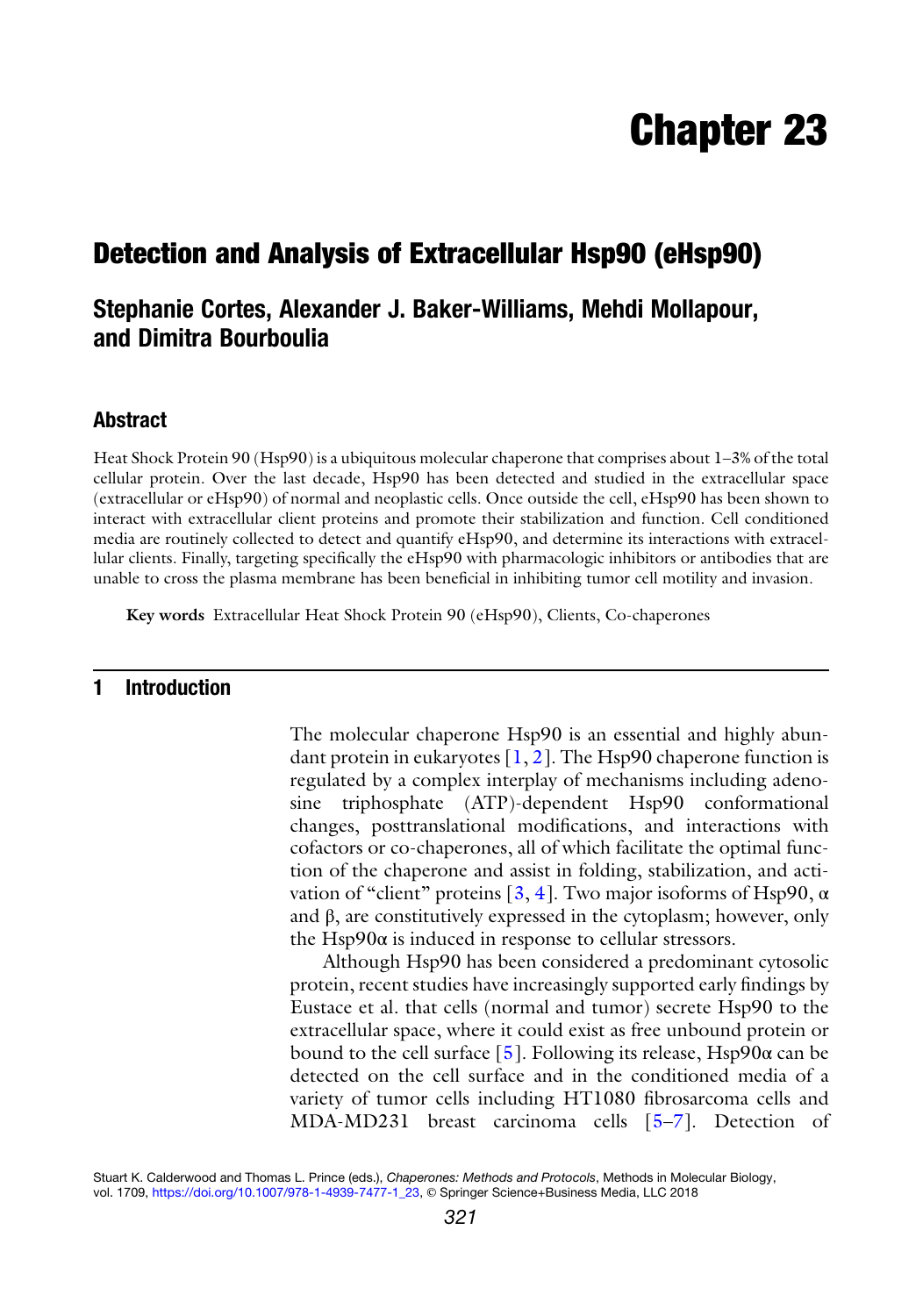extracellular Hsp90β has been less successful and occasionally studies have resulted in conflicting observations [\[5,](#page-7-0) [6](#page-7-0), [8](#page-7-0)]. In contrast, osteosarcoma cells were shown to secrete Hsp90β, with Hsp90α being undetectable [[9](#page-7-0)].

In cancer, increased levels of eHsp90 have been associated with migration, invasion, and metastasis of tumor cells [[10,](#page-7-0) [11\]](#page-7-0). eHsp90, similarly to the intracellular form, interacts with extracellular client proteins, some found in free form, others cell surface bound [[6,](#page-7-0) [12](#page-7-0), [13](#page-7-0)]. Matrix metalloproteinases (MMP-2 and MMP-9) are secreted proteases shown to interact with eHsp90, and appear to rely on eHsp90 for their stability and activity [[14,](#page-7-0) [15](#page-7-0)]. Increased expression and hyperactivity of MMPs is a hallmark of tumor development and progression since extensive, irreversible extracellular matrix proteolytic degradation provides a promigratory, proinvasive, and proangiogenic environment for tumor cells [\[16](#page-7-0)].

The development of small-molecule inhibitors or anti-eHsp90 specific antibodies that do not readily cross the plasma cell membrane has introduced a unique approach of targeting and inhibiting specifically the extracellular Hsp $90$  [\[17](#page-7-0), [18\]](#page-8-0). The non-membrane permeable Hsp90 inhibitor biotinylated ganetespib (STA-12- 7191) was recently shown to specifically bind to eHsp90, exhibiting low toxicity in cell viability assays and blocking wound healing and breast cancer cell migration [\[6\]](#page-7-0). Anti-eHsp90-specific antibodies have also been used to inhibit eHsp90 function, tumor cell invasion, and metastasis in in vivo human xenograft mouse models [[17,](#page-7-0) [19](#page-8-0)].

This chapter describes a procedure for detecting, isolating, and characterizing cell secreted, extracellular unbound Hsp90. The protocol includes detailed steps including mammalian cell culture, protein isolation, western blot, and immunoprecipitation/coimmunoprecipitation (Fig. [1\)](#page-2-0).

## 2 Materials

- 1. Protein Extraction Buffer (50 mL): 1 mL 1 M Tris pH 7.4,  $50 \mu L$  1 M MgCl<sub>2</sub>, 1 mL 5 M NaCl, 2 mL 500 nM sodium molybdate, 500 μL NP40 IGEPAL (Sigma), 1 Phosphatase inhibitor tablet (Thermo Fisher), 1 Protease inhibitor tablet  $(Sigma)$ , ~45 mL dH<sub>2</sub>O.
- 2.  $10 \times$  TBS (1 L): 24.2 g Trizma (Sigma), 80 g NaCl, 13 mL  $HCl, 1 L dH<sub>2</sub>O.$
- 3.  $1 \times TBST$  ( $1 \times$ , 1 L): 900 mL dH<sub>2</sub>O, 100 mL  $10 \times TBS$ , 1 mL Tween 20 (working solution).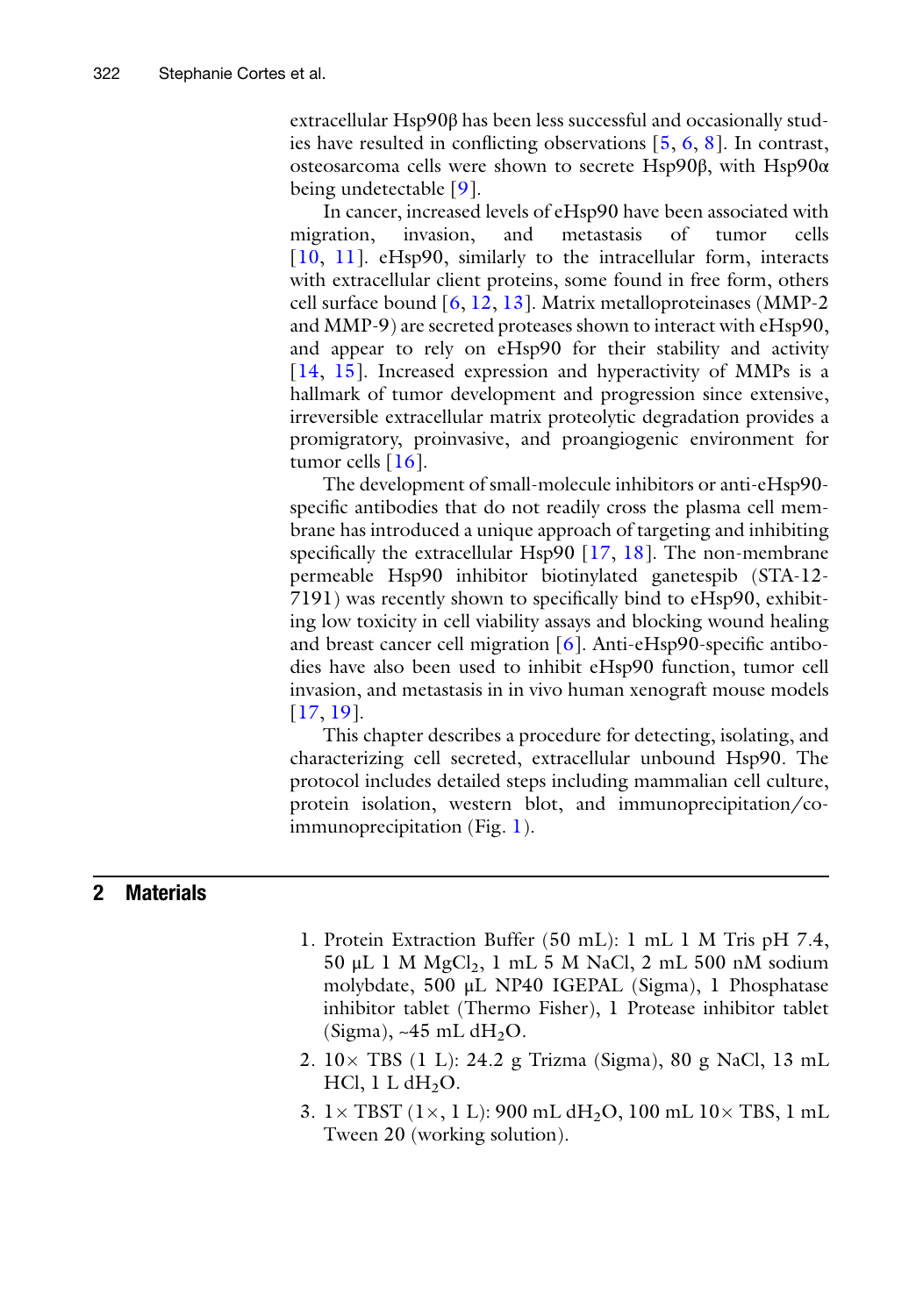<span id="page-2-0"></span>

Fig. 1 Schematic representation of the experimental timeline. The experiment is completed in 4–7 days. CM cell-conditioned media

- 4. Protein Loading Buffer  $(5 \times, 15 \text{ mL})$ : 4.7 mL 1 M Tris pH 6.8, 4.5 mL Glycerol, 1.5 g SDS, 0.75 mL 1% Bromophenol blue, 0.75 mL Beta-mercaptoethanol,  $~4.3$  mL dH<sub>2</sub>O.
- 5.  $10 \times$  Running Buffer: 121.2 g Trizma (Sigma), 576.8 g Glycine, 20 g SDS,  $3.2$  L dH<sub>2</sub>O.
- 6.  $10 \times$  Transfer Buffer: 800 mL  $5 \times$  Transfer buffer (Bio-Rad), 800 mL Ethanol,  $2.4$  L dH<sub>2</sub>O.
- 7. 4–20% Criterion™ Tris–HCl polyacrylamide gel (Bio-Rad).
- 8. Ponceau S solution (Sigma).
- 9. Dried skimmed milk.
- 10. Protran BA85, 0.45 μm Nitrocellulose membrane (Whatman).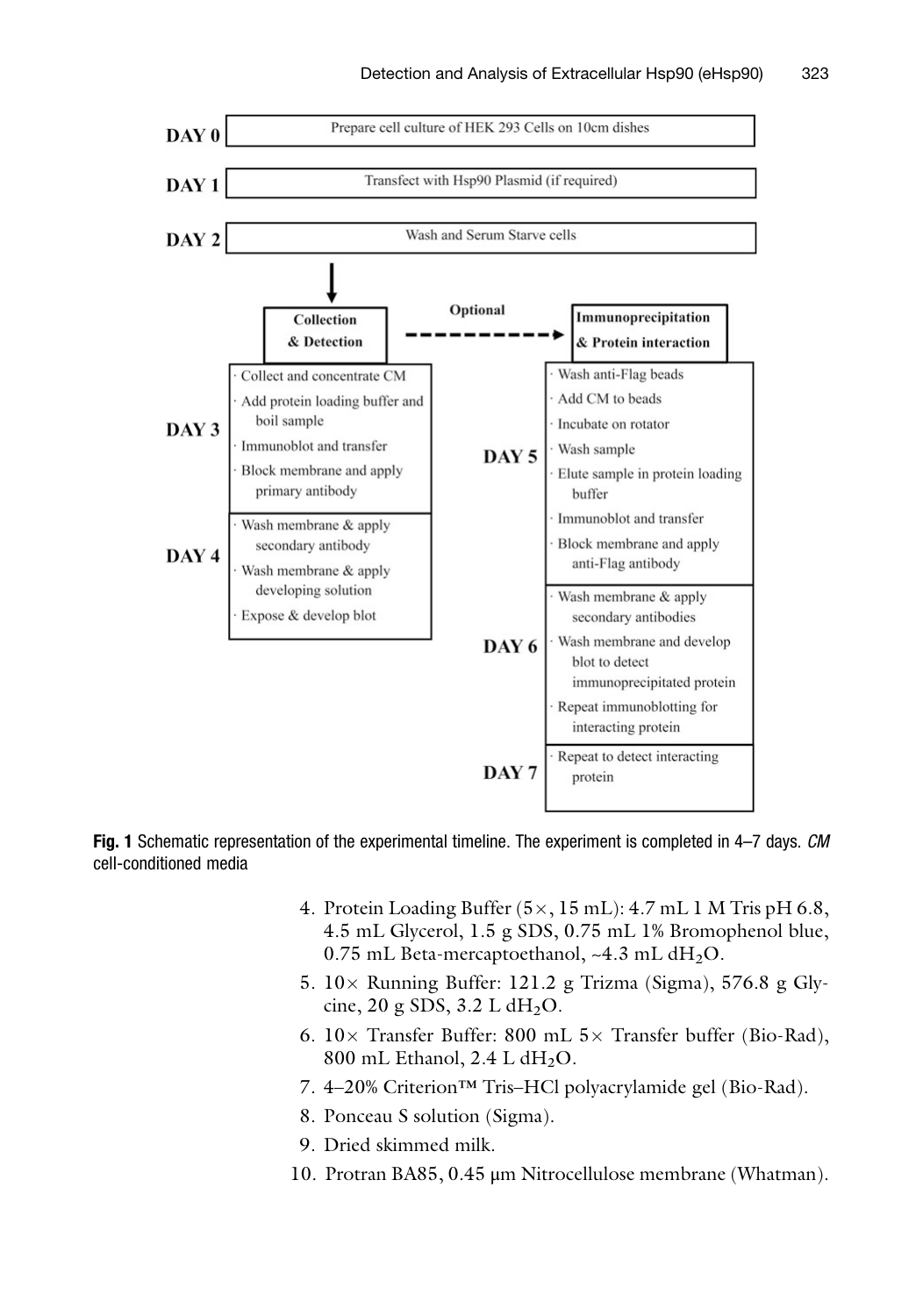- 11. Thermo Scientific™ Pierce™ ECL 2 Western Blotting Substrate (Thermo Scientific).
- 12. ECL2 or SuperSignal™ West Femto Maximum Sensitivity Substrate (Thermo Scientific).
- 13. Rabbit anti-Flag antibody, Cat# PA1-984B, (Thermo Scientific).
- 14. Rat anti-Hsp90 mAb (16F1), Cat# ADI-SPA-835F (Enzo Life Sciences).
- 15. Rabbit anti-MMP-2 (D8N9Y) mAb, Cat# 13132 (Cell Signaling Technology).
- 16. HRP-conjugated secondary antibodies (Santa Cruz, antirabbit Cat #sc-2004, anti-rat Cat# sc-2006).
- 17. X-ray film, X-ray cassette, and X-ray film developing machine.
- 18. Centrifugal concentrators (Amicon).
- 19. TransIT-2020 (Muris), transfection reagent for mammalian cells.
- 20. Dulbecco's Modified Eagle Medium (Sigma).
- 21. Fetal Bovine Serum (FBS) (Sigma).
- 22. Phosphate-Buffer Saline (PBS) cell culture grade (Sigma).
- 23. Hsp90α or β cloned in mammalian expressing vector with Flag tag.
- 24. Anti-Flag agarose beads (anti-Flag M2 Affinity Gel, Cat#A2220, SIGMA).

## 3 Methods

#### 3.1 Cell Culture and Immunoblotting (See Note 1)

- 1. Culture human embryonic kidney (HEK293) cells on a 10 cm plate at 37 °C in a humidified atmosphere of 5%  $CO_2$ , in 10% FBS/DMEM culture media for 18 h.
- 2. Transfect cells using 6 μL of TransIT-2020, 600 μL serum-free DMEM, and plasmid DNA (ranging from 1 μg to 3 μg) per 10 mL complete media per 10 cm plate (see Note 2).
- 3. Incubate the cells overnight at  $37 °C$  in a humidified atmosphere of 5%  $CO<sub>2</sub>$ .
- 4. Next day remove media and wash the cells gently twice with 5 mL PBS.
- 5. Serum starve the cells for 24 h with serum-free DMEM (see Note 3).
- 6. Next day collect CM (avoiding disruption of attached cell monolayer) (see **Note 4**).
- 7. Centrifuge CM at 4 °C for 5 min at a speed of 94  $\times$  g.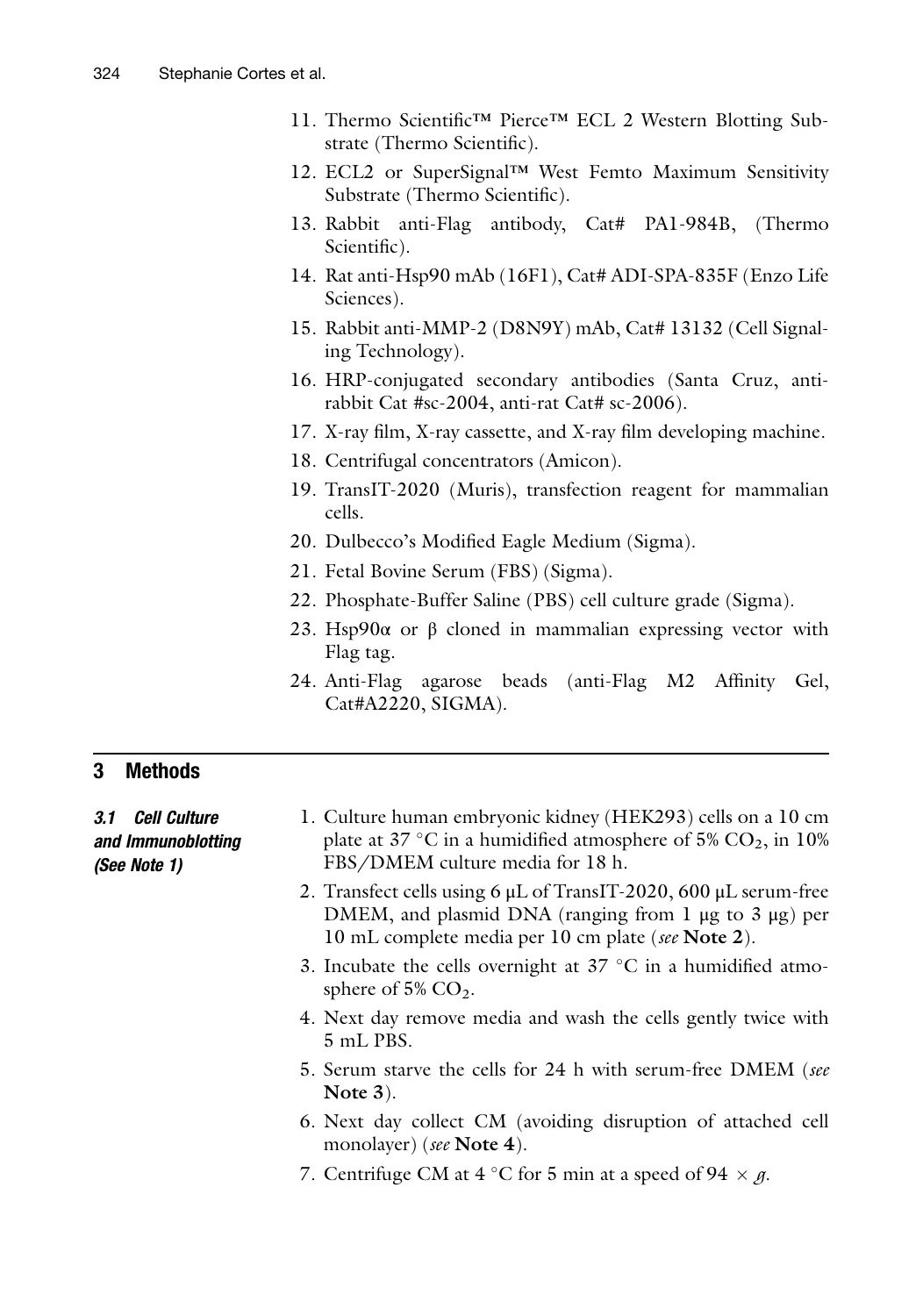- 8. Collect the supernatant. Transfer CM to centrifugal concentrators.
- 9. Concentrate CM 10 $\times$  by centrifuging at 2900  $\times$  g for 5–15 min depending on CM volume (see Note 5).
- 10. Add protein loading buffer to sample in a 1:1 ratio.
- 11. Boil samples for 5 min.
- 12. Briefly centrifuge sample.
- 13. Load samples on 4–20% Criterion™ Tris–HCl polyacrylamide gel (Bio-Rad).
- 14. Run the sample at 200 V until bands are clearly separated in  $1 \times$ running buffer.
- 15. Transfer gel onto nitrocellulose membrane.
- 16. Briefly wash membrane with  $1 \times$  TBST.
- 17. Block membrane in 5% milk in  $1 \times$  TBST for 1 h.
- 18. Wash membrane three times for 5 min each in  $1 \times$  TBST.
- 19. Rock membrane overnight at  $4^{\circ}$ C in antibody of interest (5%) Milk in  $1 \times TBST$ ).
- 20. Use rabbit anti-Flag antibody, 1:2000 in  $1 \times$  TBST 5% milk, incubation for 2 h at room temperature.
- 21. If endogenous Hsp90 is detected, use primary anti-Hsp90 antibody at 1:2000, overnight incubation at  $4^{\circ}$ C.
- 22. Rabbit anti-MMP-2 antibody, 1:2000 in  $1 \times$  TBST 5% milk, incubation overnight at  $4^{\circ}$ C.
- 23. Wash membrane three times for 5 min each in  $1 \times$  TBST.
- 24. Rock membrane with secondary antibody in 5% milk in  $1 \times$ TBST for 1 h at room temperature.
- 25. Anti-rabbit antibody 1:4000 and anti-rat antibody 1:2000, both in  $1 \times$  TBST 5% milk, incubation for 1 h at room temperature.
- 26. Wash membrane three times for 5 min each in  $1 \times \text{TBST}$ .
- 27. Remove  $1 \times$  TBST and apply developing solution (ECL-2 or SuperSignal™ West Femto Maximum Sensitivity Substrate) to membrane for 3–4 min 24. Remove excess of developing solution (see Note  $6$ ).
- 28. Place blot on X-ray film cassette.
- 29. Expose blot to X-ray films for different lengths of time.
- 30. Detect the Hsp90 protein at ~90 kDa.
- 31. Detect the MMP-2 protein at ~72 kDa (pro-MMP-2). Occasionally, a second or even a third band between 62 and 67 kDa may be present, corresponding to the intermediate and fully activated MMP-2 forms.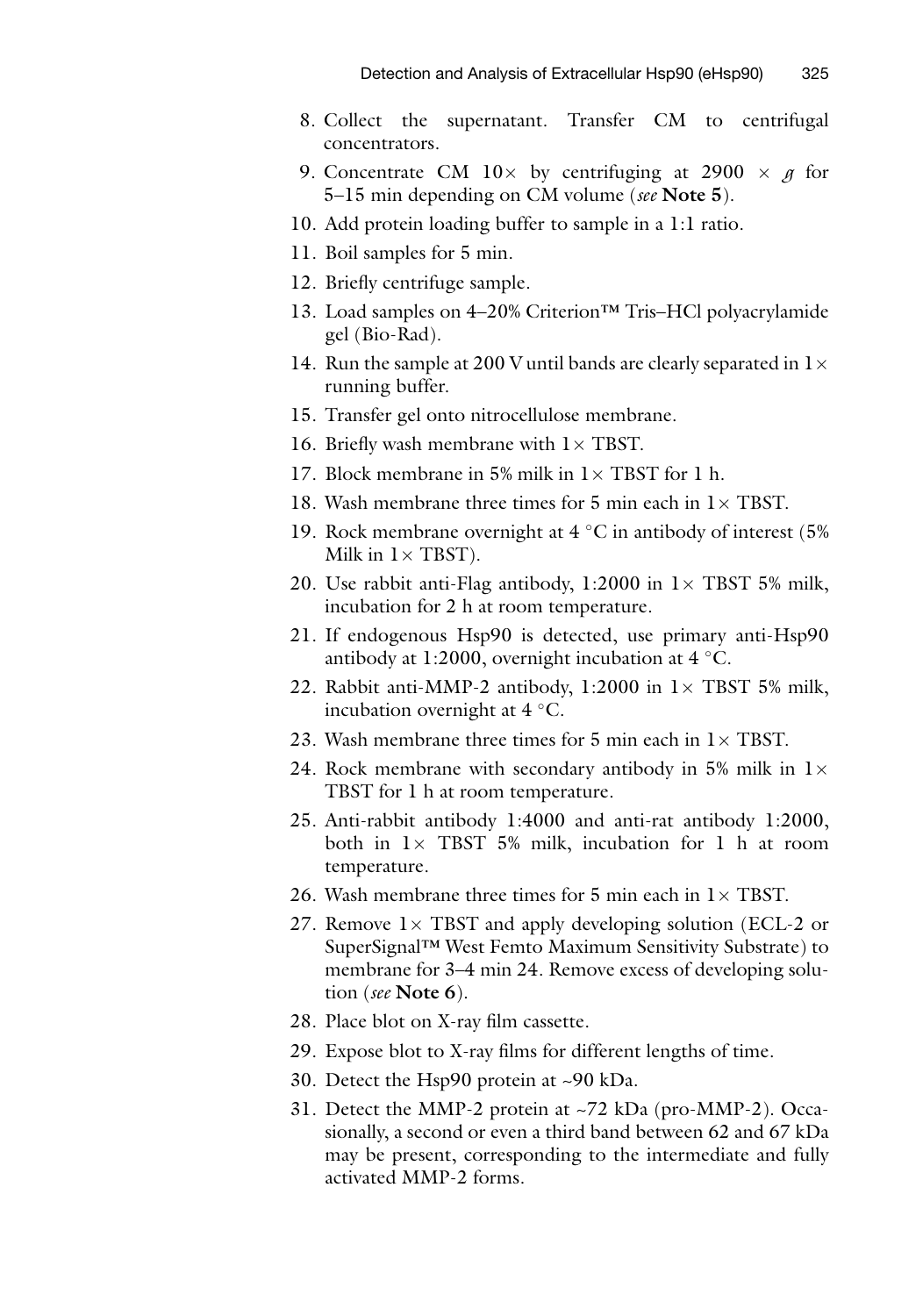

Fig. 2 Detection and immunoprecipitation of Hsp90 from the conditioned media of HEK293 cells. Hsp90-Flag was transfected and media collected for analysis. Immunoprecipitation (IP) of Hsp90 was followed by co-immunoprecipitation (co-IP) of MMP-2. Secreted MMP-2 levels are detected in the CM (input). L ladder, C control, IP immunoprecipitation, co-IP co-immunoprecipitation

3.2 Immunoprecpitation and Coimmuno-precipitation (See Note 1)

This protocol describes isolation of secreted Hsp90-Flag and determination of eHsp90-interacting proteins in co-immunoprecipitation experiments. Here, we determine interaction with extracellular protease MMP-2 (Fig. 2).

- 1. Following the transfection and immunoblotting protocols as described above in 3.1, Hsp90-Flag and MMP-2 expression are determined in CM.
- 2. Wash 50 μL/sample of anti-Flag beads with 500 μL of 0.1% protein extraction buffer for 30 s at 21,000  $\times$  g. Repeat this step three times and vortex samples in between washes.
- 3. Add adjusted volume of concentrated or non-concentrated CM to beads (based on the input levels of the interacting protein MMP-2).
- 4. Adjust the sample to final volume of 500 μL with 0.1% protein extraction buffer.
- 5. Rotate samples for 1 h at  $4^{\circ}$ C.
- 6. Centrifuge at 4 °C for 30 s at 845  $\times$  g. Discard the supernatant and keep the beads pellet.
- 7. Wash beads twice with 500 μL of 0.1% protein extraction buffer for 30 s at 845  $\times$  g, and vortex in between washes.
- 8. Wash with 500 μL of 0.1% protein extraction buffer for 30 s at 21,000  $\times$  g. Remove the supernatant.
- 9. Elute protein from beads by adding 60–100  $\mu$ L 5 $\times$  protein loading buffer to the beads and heat for 5 min (see Note 7).
- 10. Centrifuge at 21,000  $\times$  g for 30 s. Collect the supernatant containing immunoprecipitated protein. Freeze samples at  $-80$  °C or continue with immunoblot (see Note 8).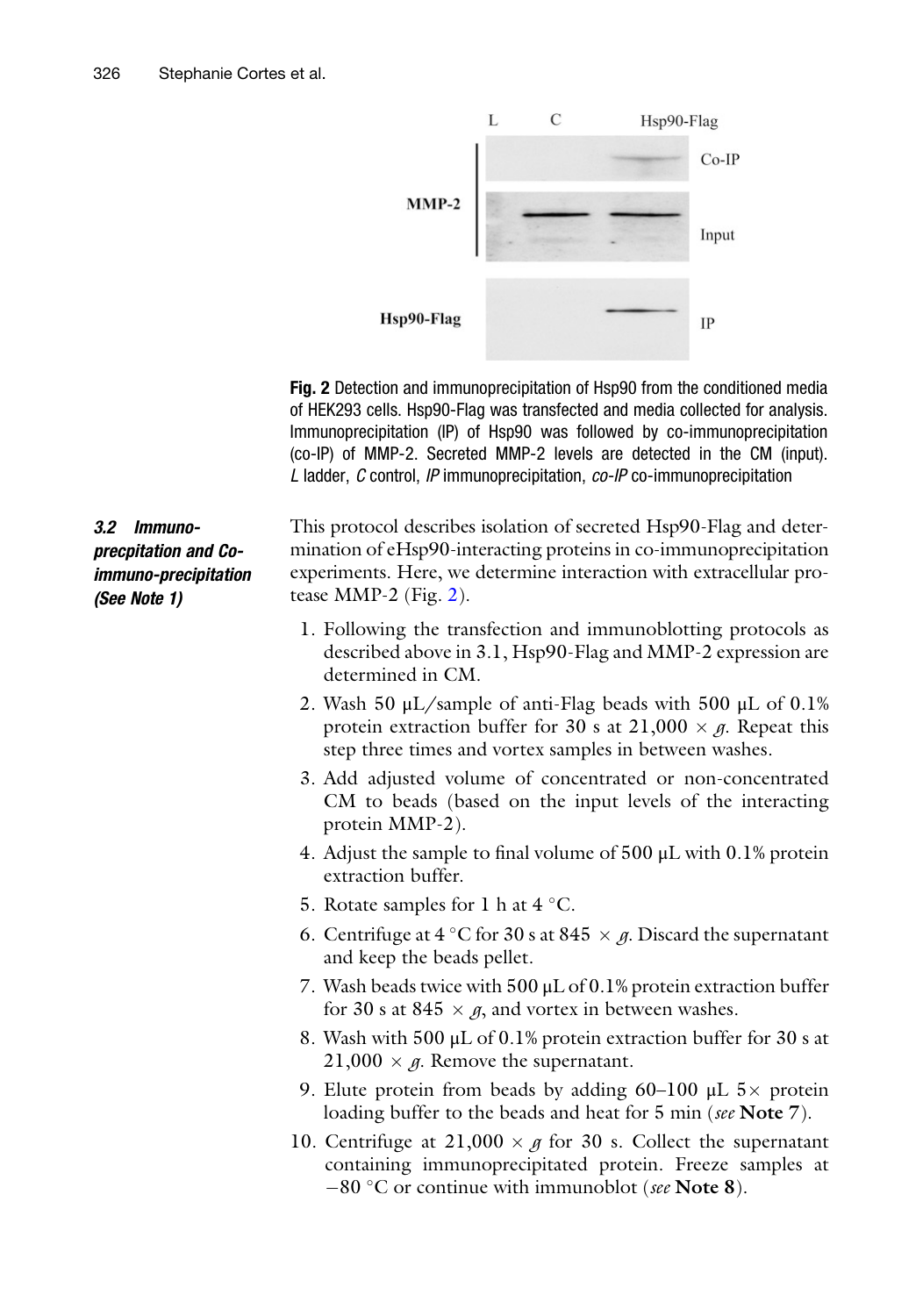- 11. Load supernatant samples (5  $\mu$ L) on 4–20% Criterion<sup>TM</sup> Tris–HCl polyacrylamide gel (Bio-Rad) to detect the immunoprecipitated Hsp90-Flag.
- 12. Run gel at 200 V until bands are clearly separated in  $1 \times$ running buffer.
- 13. Transfer gel onto nitrocellulose membrane.
- 14. Wash membrane once with  $1 \times$  TBST.
- 15. Block membrane in 5% milk in  $1 \times$  TBST for 1 h.
- 16. Wash membrane three times for 5 min in  $1 \times$  TBST.
- 17. Rock membrane for 1 h at room temperature with anti-flag antibody in 5% Milk in  $1 \times TBST$ .
- 18. Wash membrane three times for 5 min in  $1 \times$  TBST.
- 19. Incubate membrane with secondary antibody in 5% milk  $1 \times$ TBST for 1 h at room temperature.
- 20. Wash membrane three times for 5 min in  $1 \times$  TBST.
- 21. Remove  $1 \times$  TBST and apply developing solution (ECL-2 or SuperSignal™ West Femto Maximum Sensitivity Substrate) to membrane for 3–4 min.
- 22. Remove excess developing solution.
- 23. Place blot on X-ray film cassette.
- 24. Expose blot to X-ray films for different lengths of time.
- 25. If inputs of Hsp90-Flag are equal proceed to co-immunoprecipitation.
- 26. Equalize or run equal volumes of immunoprecipitated samples in new gel and transfer as in step 13.
- 27. Wash blot three times for 5 min with  $1 \times$  TBST.
- 28. Block blot for 30 min with 5% milk in  $1 \times$  TBST.
- 29. Add anti-MMP-2 antibody (co-immunoprecipitated protein) and incubate overnight at  $4^{\circ}$ C.
- 30. Repeat steps 18–24.

#### 4 Notes

- 1. All the steps involving CM are performed on ice.
- 2. No need to transfect if endogenous, secreted Hsp90 is the protein of interest.
- 3. Treatment with drug or antibody should be completed following serum starvation for 24 h.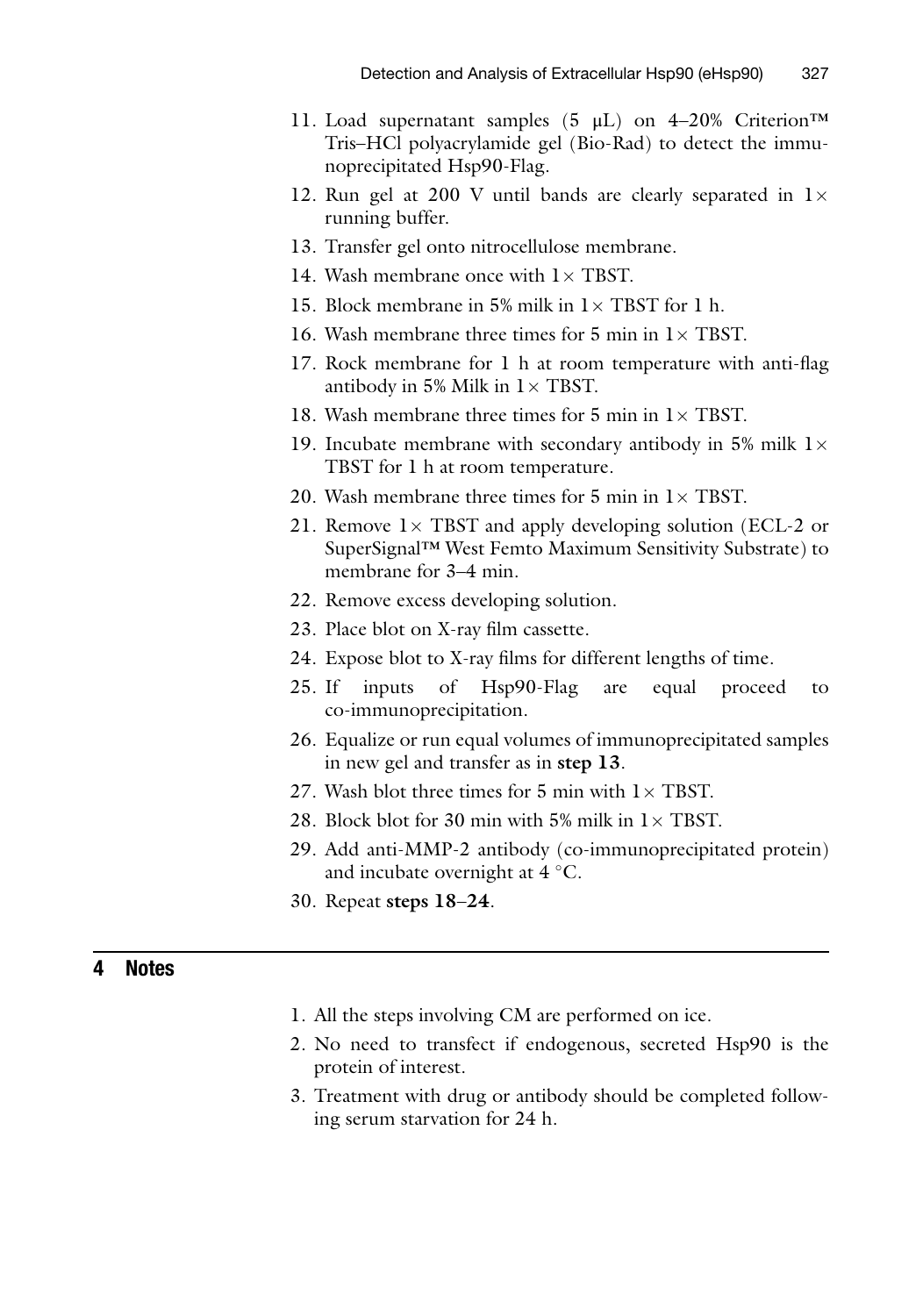- <span id="page-7-0"></span>4. Cell extracts should also be collected if interested in intracellular signaling and to ensure drug/antibody did not pass through cell membrane.
- 5. If high levels of secreted Hsp90 are expected, no need to concentrate CM.
- 6. Use Femto if signal not strong enough to be seen with ECL 2.
- 7. Compete with FLAG peptide if heavy/light chain is close to protein of interest in immunoprecipitation (that applies to Flagtagged proteins).
- 8. Store samples (CM, lysates, IPs) at  $-80$  °C if not being used right away.

#### References

- 1. Rohl A, Rohrberg J, Buchner J (2013) The chaperone Hsp90: changing partners for demanding clients. Trends Biochem Sci 38:253–262
- 2. Taipale M, Jarosz DF, Lindquist S (2010) HSP90 at the hub of protein homeostasis: emerging mechanistic insights. Nat Rev Mol Cell Biol 11:515–528
- 3. Vartholomaiou E, Echeverria PC, Picard D (2016) Unusual suspects in the twilight zone between the Hsp90 interactome and carcinogenesis. Adv Cancer Res 129:1–30
- 4. Woodford MR, Dunn D, Miller JB, Jamal S, Neckers L, Mollapour M (2016) Impact of posttranslational modifications on the anticancer activity of Hsp90 inhibitors. Adv Cancer Res 129:31–50
- 5. Eustace BK, Sakurai T, Stewart JK et al (2004) Functional proteomic screens reveal an essential extracellular role for hsp90 alpha in cancer cell invasiveness. Nat Cell Biol 6:507–514
- 6. McCready J, Wong DS, Burlison JA, Ying W, Jay DG (2014) An impermeant ganetespib analog inhibits extracellular Hsp90-mediated cancer cell migration that involves lysyl oxidase 2-like protein. Cancers (Basel) 6:1031–1046
- 7. Tsutsumi S, Neckers L (2007) Extracellular heat shock protein 90: a role for a molecular chaperone in cell motility and cancer metastasis. Cancer Sci 98:1536–1539
- 8. Dong H, Zou M, Bhatia A et al (2016) Breast cancer MDA-MB-231 cells use secreted heat shock protein-90alpha (Hsp90alpha) to survive a hostile hypoxic environment. Sci Rep 6:20605
- 9. Suzuki S, Kulkarni AB (2010) Extracellular heat shock protein HSP90beta secreted by MG63 osteosarcoma cells inhibits activation

of latent TGF-beta1. Biochem Biophys Res Commun 398:525–531

- 10. Li J, Soroka J, Buchner J (2012) The Hsp90 chaperone machinery: conformational dynamics and regulation by co-chaperones. Biochim Biophys Acta 1823:624–635
- 11. Wong DS, Jay DG (2016) Emerging roles of extracellular Hsp90 in cancer. Adv Cancer Res 129:141–163
- 12. Sidera K, Gaitanou M, Stellas D, Matsas R, Patsavoudi E (2008) A critical role for HSP90 in cancer cell invasion involves interaction with the extracellular domain of HER-2. J Biol Chem 283:2031–2041
- 13. Stellas D, El Hamidieh A, Patsavoudi E (2010) Monoclonal antibody 4C5 prevents activation of MMP2 and MMP9 by disrupting their interaction with extracellular HSP90 and inhibits formation of metastatic breast cancer cell deposits. BMC Cell Biol 11:51
- 14. Sims JD, McCready J, Jay DG (2011) Extracellular heat shock protein (Hsp)70 and Hsp90alpha assist in matrix metalloproteinase-2 activation and breast cancer cell migration and invasion. PLoS One 6:e18848
- 15. Song X, Wang X, Zhuo W et al (2010) The regulatory mechanism of extracellular Hsp90 {alpha} on matrix metalloproteinase-2 processing and tumor angiogenesis. J Biol Chem 285:40039–40049
- 16. Bourboulia D, Stetler-Stevenson WG (2010) Matrix metalloproteinases (MMPs) and tissue inhibitors of metalloproteinases (TIMPs): positive and negative regulators in tumor cell adhesion. Semin Cancer Biol 20:161–168
- 17. Stellas D, Karameris A, Patsavoudi E (2007) Monoclonal antibody 4C5 immunostains human melanomas and inhibits melanoma cell